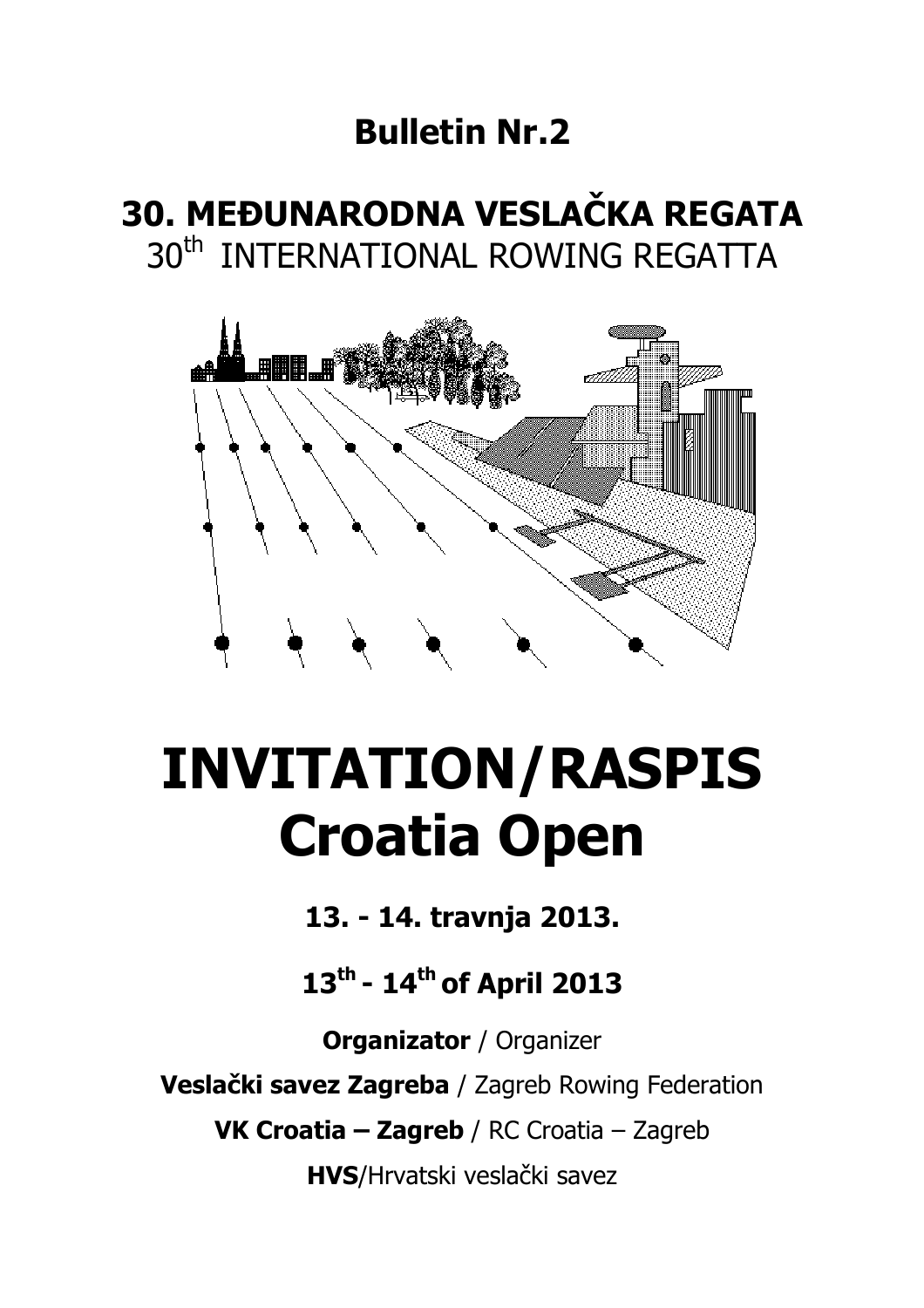### **CROATIA OPEN 2013 PROGRAM**  PROGRAMME

| <b>SUBOTA</b>       |               | . v J V L | <b>NEDJELJA</b>     |               |
|---------------------|---------------|-----------|---------------------|---------------|
| <b>SATURDAY</b>     |               |           | <b>SUNDAY</b>       |               |
| 13/04/2013          |               |           | 14/04/2013          |               |
| Eliinations 8:00    |               |           | Eliminations 8:00   |               |
| <b>Finals 14:00</b> |               |           | <b>Finals 14:00</b> |               |
|                     |               |           |                     |               |
| 1.                  | 2 X KW**      |           | 101.                | 2XKM**        |
| 2.                  | $1$ X KM**    |           | 102.                | <b>1XKW**</b> |
| 3.                  | $2-JMB$       |           | 103.                | 2XSMA         |
| 4.                  | <b>1X JWA</b> |           | 104.                | $2-JMA$       |
| 5.                  | 2-SMB         |           | 105.                | 4-JMB         |
| 6.                  | <b>1XSMB</b>  |           | 106.                | <b>4XJMB</b>  |
| 7.                  | 2XJMB         |           | 107.                | 2XJMA         |
| 8.                  | 1 X SWA       |           | 108.                | 1XJMB         |
| 9.                  | $2 - JMA$     |           | 109.                | 2-SMA         |
| 10.                 | <b>1XJMA</b>  |           | 110.                | 2XSWA         |
| 11.                 | $8+JMB$       |           | 111.                | 1XJWB         |
| 12.                 | 1xSWL         |           | 112.                | <b>4XSMA</b>  |
| 13.                 | 2-SMA         |           | 113.                | 4-JMA         |
| 14.                 | <b>1XSMA</b>  |           | 114.                | 2XJWA         |
| 15.                 | <b>1XSML</b>  |           | 115.                | <b>1XSMA</b>  |
| 16.                 | 2XJWB         |           | 116.                | 2XSML         |
| 17.                 | 2xJMA         |           | 117.                | 4-SMA         |
| 18.                 | 1xSWB         |           | 118.                | <b>4XJMA</b>  |
| 19.                 | $8+M(stat.)$  |           | 119.                | $8+W(stud.)$  |

| К         | rođeni 1999. i mlađi            | born 1999 and younger | 1000m |
|-----------|---------------------------------|-----------------------|-------|
| JВ        | rođeni 1998. i 1997.            | born 1998 and 1997    | 2000m |
| JA        | rođeni 1996. i 1995.            | born 1996 and 1995    | 2000m |
| <b>SB</b> | rođeni 1991. - 1994.            | born 1991 - 1994      | 2000m |
| <b>SA</b> | rođeni 1990. i stariji          | born 1990 and older   | 2000m |
| Stud.     | <b>Students-university crew</b> |                       |       |

**\*\*\*In case of many entries and time limit in schedule, the races for this category will be without eliminations – medals (1 place) in each battery** 

**\*\*\*U slučaju velikog broja prijava u ovoj kategoriji i ograničenog vremena satnice – utrke će se održati bez eliminacija, po grupama – pobjednik u svakoj grupi dobiva zlatnu medalju**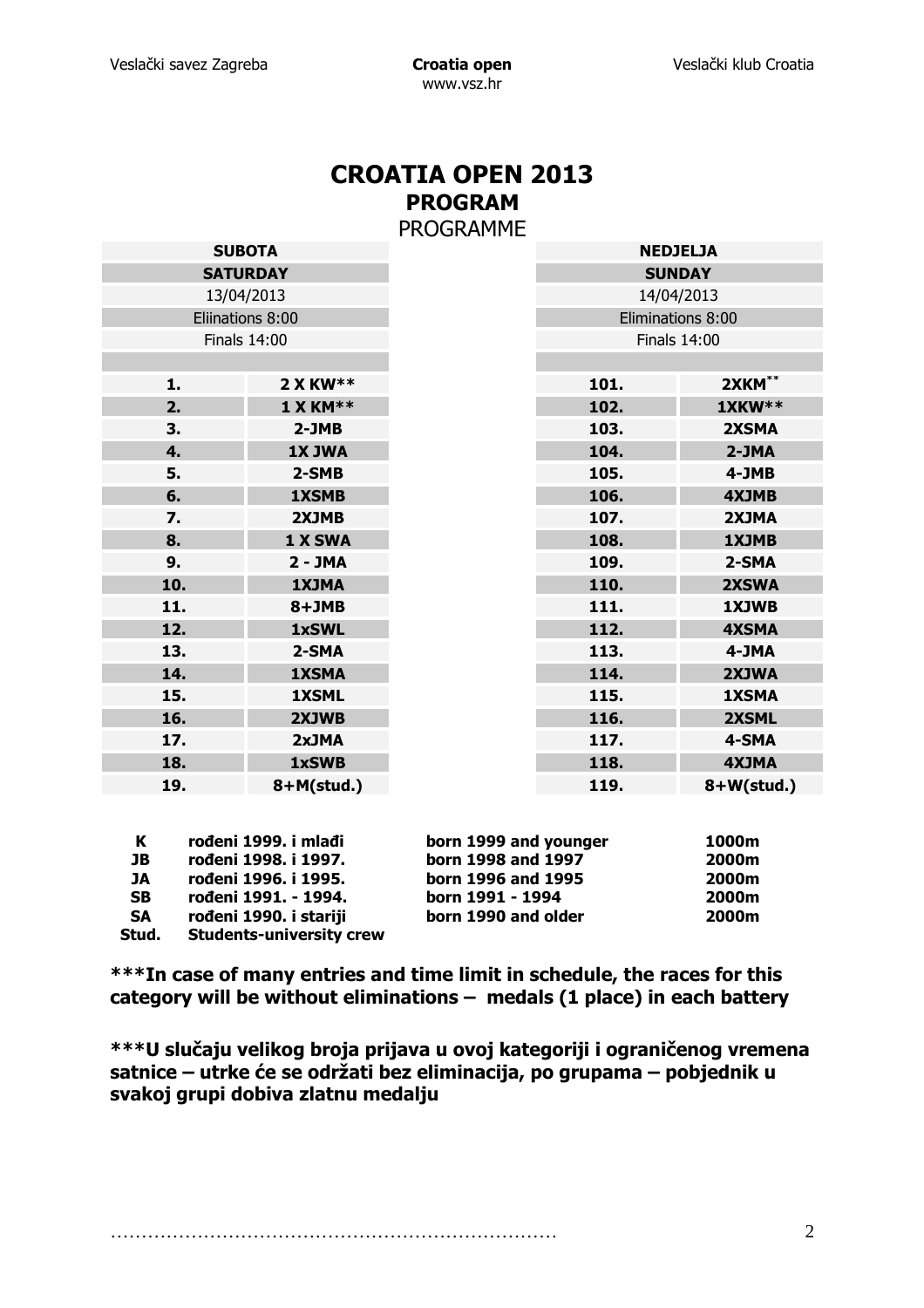www.vsz.hr

# INVITATION

### Croatia open 2013

- 1. Zagreb Rowing Federation, Croatian Rowing Federation and VK Croatia are organising **international regatta Croatia open 2013**.
- 2. Regatta will be held on the 13**th and 14th of April 2013**, at Regatta course of lake Jarun**.**
- 3. On the regatta FISA Rules of racing are being implemented.
- 4. **Entries** (discipline, category, crew) should be sent **not later than Wednesday, APRIL 3rd , 2013** to the Organisers address:

#### **Veslački Savez Zagreba, Aleja Matije Ljubeka bb, RŠC Jarun,10000 Zagreb, Hrvatska**

fax: **+ 385 1 3831 585**

#### e-mail: **vsz@vsz.hr**

If the clubs are registering more teams for one discipline, please register them according to their previous results (or faster crew CRO1, slower CRO2 and so on...). We are also requesting the clubs to mark the LGW crews and age (date and year of birth) of each competitor.

#### **Please send your entries in due time.**

- 5. **There is no registration fee**.
- 6. You can get number for your boats for 50 Kuna down payment.
- 7. All senior rowers along with «A» and «B» juniors are competing on 2000m long rowing course, cadets are competing on 1000m at the same course.
- 8. All rowers have to be identified by passport, identity card, or rowing licence.
- 9. Rowers have to be dressed **equal** in their rowing club colours and sports-wear.
- 10. **All cadet rowers must use Macon blades.**
- 11. In case that **less than three crews** are registered for one discipline **this race will not be held**. In case of more than seven crews are registered for one race, elimination race will be held on the same day starting at 8:00. For winning first three places in A finals a gold, silver and bronze medal will be given. B finals in which more than 9 crews are registered will be held before all A finals.
- 12. Organiser reserves the right to change time schedule.
- 13. Umpiring is provided by Croatian Rowing Umpires Association, all other umpires are welcome.
- 14. The organiser will provide lifeguards and medical service.
- 15. Team Managers meeting will be held **at Friday, 12 th of April 2013 at 5:00 P.M.** in Conference hall above rowing hangars.
- 16. **Starting list** will be handed to the clubs representatives **one hour after the conclusion of Team managers meeting.** Please give all changes (etc.) on time
- 17. **All those taking part in the event do so at their own risk. The organising authority, its associates and appointees accept no responsibility for any loss, damage, injury or inconvenience incurred, howsoever caused. Every participant is personally responsible for his health and has to ensure that he is up to the physical demands of a rowing race.**
- 18. Invitation, list of entries, starting lists, results and **all other information** will be available as soon as possible on Zagreb Rowing Federation web pages at **www.vsz.hr** . For all other information, please do not hesitate to contact us at:

 **Veslački savez Zagreba, Aleja M. Ljubeka bb, Dom športaša, RŠC Jarun**, **10000 Zagreb, Croatia** tel. / fax. **+ 385 1 3831 585**

e-mail: **vsz@vsz.hr**

#### **www.vsz.hr**

Contact person:

**Srećko Šuk**  GSM: **+ 385 98 302 173** 

Looking forward to see You in Zagreb!

### **SEE IMPOTRANT REMARK ON NEXT PAGE !!!**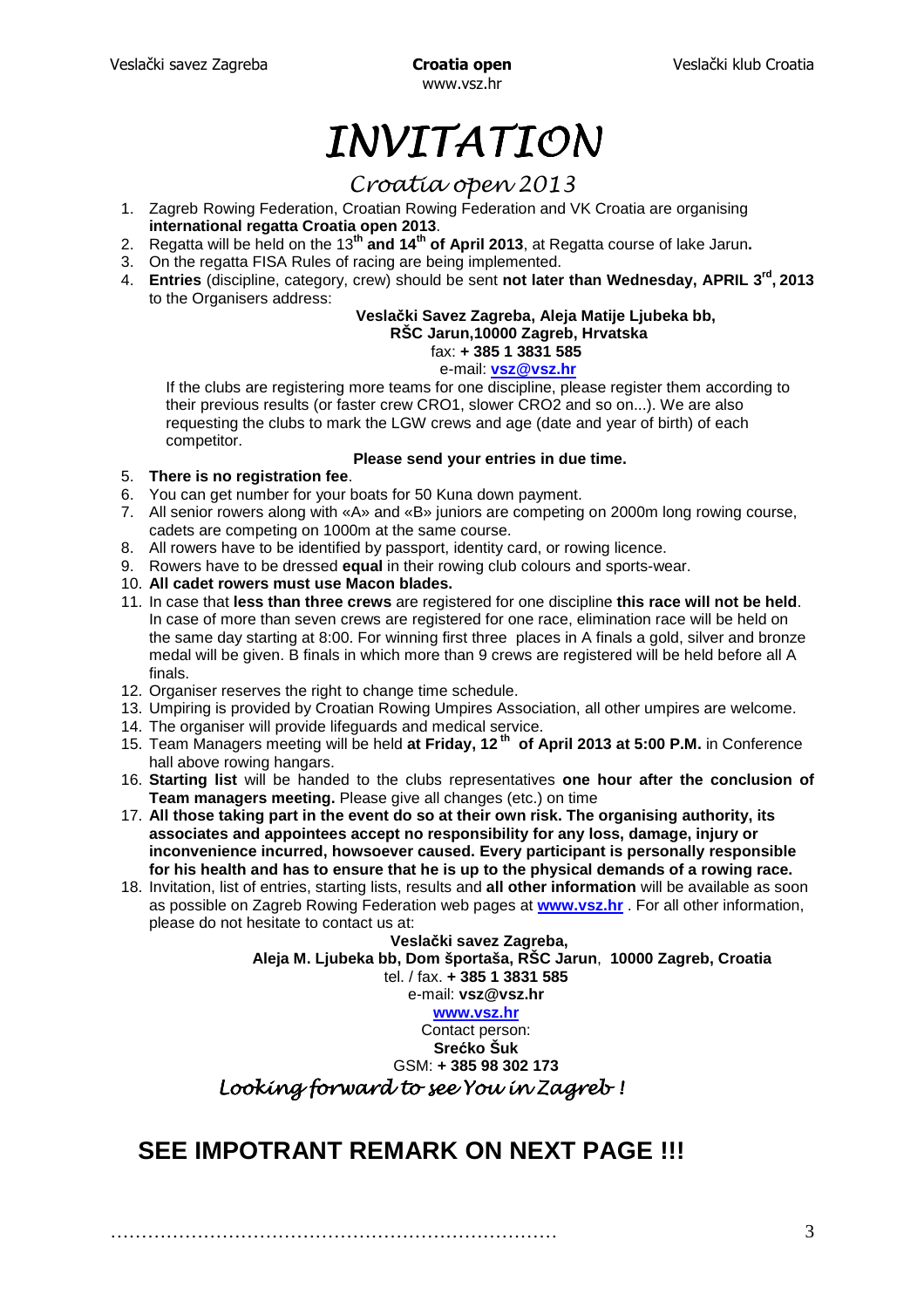#### **ACCOMMODATION AND FOOD INFORMATION:**

Broj osoba za smještaj i prehranu javiti do **15.03.2013.**

Reservation ( Nr. of persons, rooms booking...food) please **until March 15, 2013**

**PLEASE NOTE:** 

 **LUNCH AT THE COURSE**

 **OR** 

**IN THE HOTEL !!!** 

#### • **TRANSPORT – airport transfer included**

- Clubs / teams are responsible for their own transport, other needs please to contact OC.
- No boats to hire !!!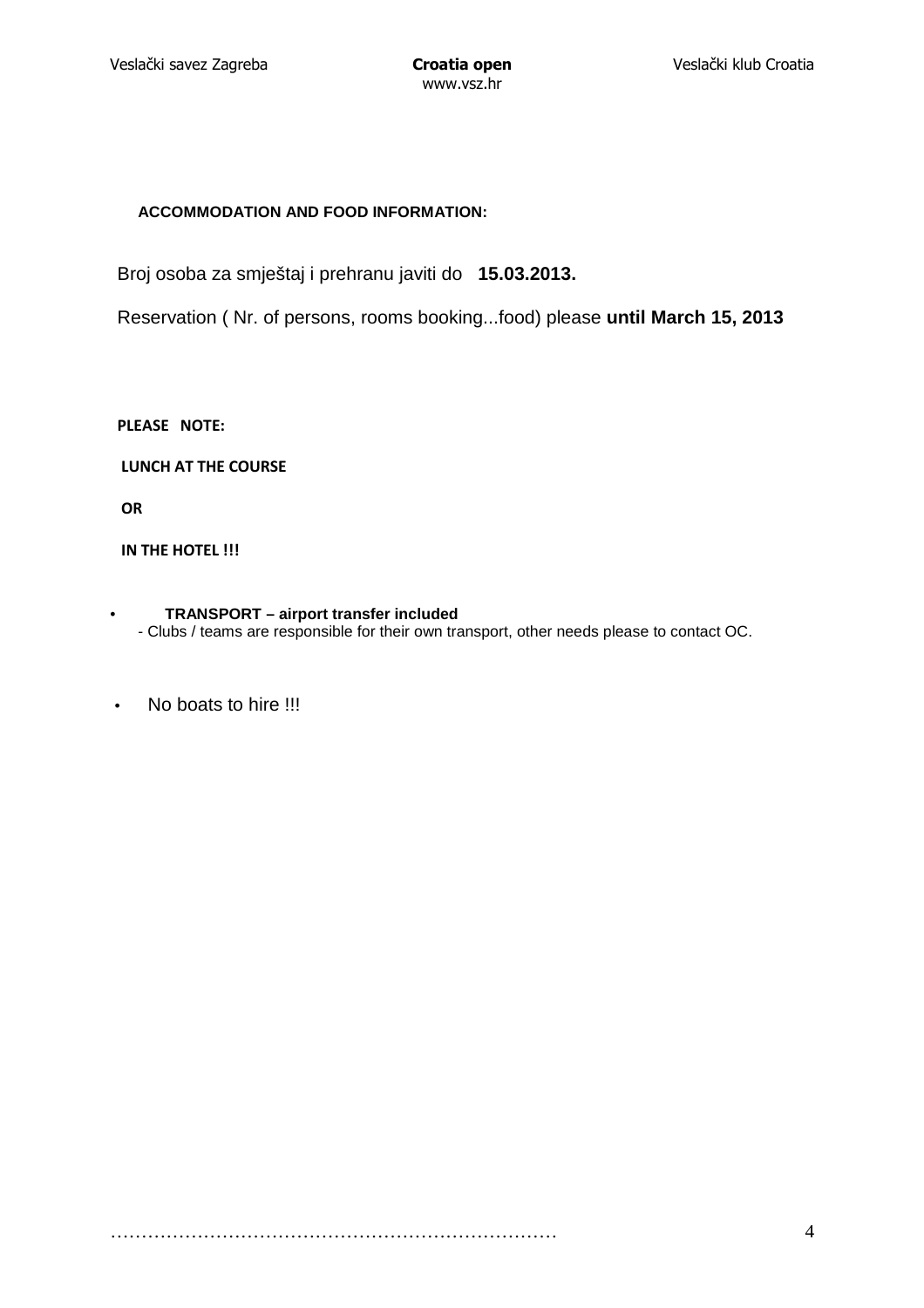# RASPIS

#### Croatia open 2013

- **1.** Veslački savez Zagreba, Hrvatski veslački savez i VK Croatia organiziraju i priređuju **međunarodnu regatu Croatia open 2013.**
- 2. Regata će se održati 13**. i 14. travnja 2013.** godine na veslačkoj stazi jezera Jarun.
- 3. Na regati se primjenjuju FISA Rules of racing i pravila važećeg Pravilnika o veslačkim natjecanjima Hrvatskog veslačkog saveza.
- 4. **Prijave** (disciplina, kategorija i sastave posade) trebaju se dostaviti najkasnije **do srijede 03. travnja 2013.** na adresu organizatora:

#### **Veslački savez Zagreba, Aleja Matije Ljubeka, Dom sportaša bb, ŠRC Jarun, 10000 Zagreb, Hrvatska**

 **e-mail: vsz@vsz.hr fax: + 385 1 3831 585** 

Molimo klubove da u prijavi navedu godinu rođenja veslača i navedu posade lakih veslača. Ako klubovi prijavljuju više posada u jednoj disciplini, molimo klubove da prijavljuju redoslijedom po jačini.

#### **Molimo klubove da poštuju rok prijava.**

- 5. **Prijavnine za regatu se ne plaćaju**.
- 6. Brojevi na čamcu mogu se iznajmiti uz kauciju od 50 kn po broju.
- 7. Veslači i veslačice seniori, juniori "A", juniori "B" natječu se na stazi dužine 2000 metara, veslači i veslačice kadeti natječu se na stazi dužine 1000 metara.
- 8. Nastup veslača i veslačica bit će dozvoljen samo uz predočenje natjecateljske iskaznice ili putovnice.
- 9. Svi natjecatelji moraju nastupiti u svojim klupskim dresovima, **jednoobrazno obučeni**.
- **10.** Veslači i veslačice **kadeti su dužni nastupati sa veslima tipa Macon.**
- 11. U slučaju da se u pojedinoj disciplini **prijavi manje od tri posade, ta se utrka neće održati**, a cijeli se program pomiče unaprijed. Ukoliko se za pojedinu utrku prijavi više od sedam posada, održat će se prednatjecanja istoga dana sa početkom u 8 sati. Za prva tri osvojena mjesta u A finalu bit će podijeljena zlatna, srebrna i brončana medalja. B finala za discipline u kojima je prijavljeno više od devet posada bit će održana prije A finala.
- 12. Organizator pridržava pravo prilagođavanja satnice prema broju prijavljenih posada.
- 13. Sudačku službu organizira Zbor veslačkih sudaca Hrvatske, uz suce goste iz inozemstva.
- 14. Službu spašavanja i zdravstvenu službu osigurava Priređivač.
- 15. **Sastanak predstavnika klubova** održat će se u **petak, 12. travnja 2013. u 17 sati** u prostorijama Doma športaša (iznad veslačkih hangara).
- **16. Startne liste** uručit će se predstavnicima klubova **jedan sat nakon završetka sastanka predstavnika klubova.** Molimo Vas da zbog bolje operativnosti sve promjene u prijavama i sl. predate Regatnom odboru na vrijeme.
- **17. Svi sudionici u natjecanju sudjeluju o vlastitu riziku. Organizator, njegovi suradnici i opunomoćenici ne prihvaćaju nikakvu odgovornost za bilo kakav gubitak, štetu, povredu ili nezgodu nastalu iz bilo kojeg razloga. Svaki učesnik je osobno odgovoran za svoje zdravlje i mora biti fizički spreman za napore veslačke utrke.**
- 18. Raspis, stanje prijava, startne liste, rezultati i ostale **potrebne informacije** bit će objavljene na **web stranicama Veslačkog saveza Zagreba na adresi www.vsz.hr** . Za sve ostale informacije obratite se tajništvu Veslačkog saveza Zagreba:

#### **Veslački savez Zagreba Aleja Matije Ljubeka bb, Dom športaša, RŠC Jarun 10000 Zagreb, Hrvatska**  tel. / fax. **+ 385 1 3831 585** e-mail:**vsz@vsz.hr www.vsz.hr**